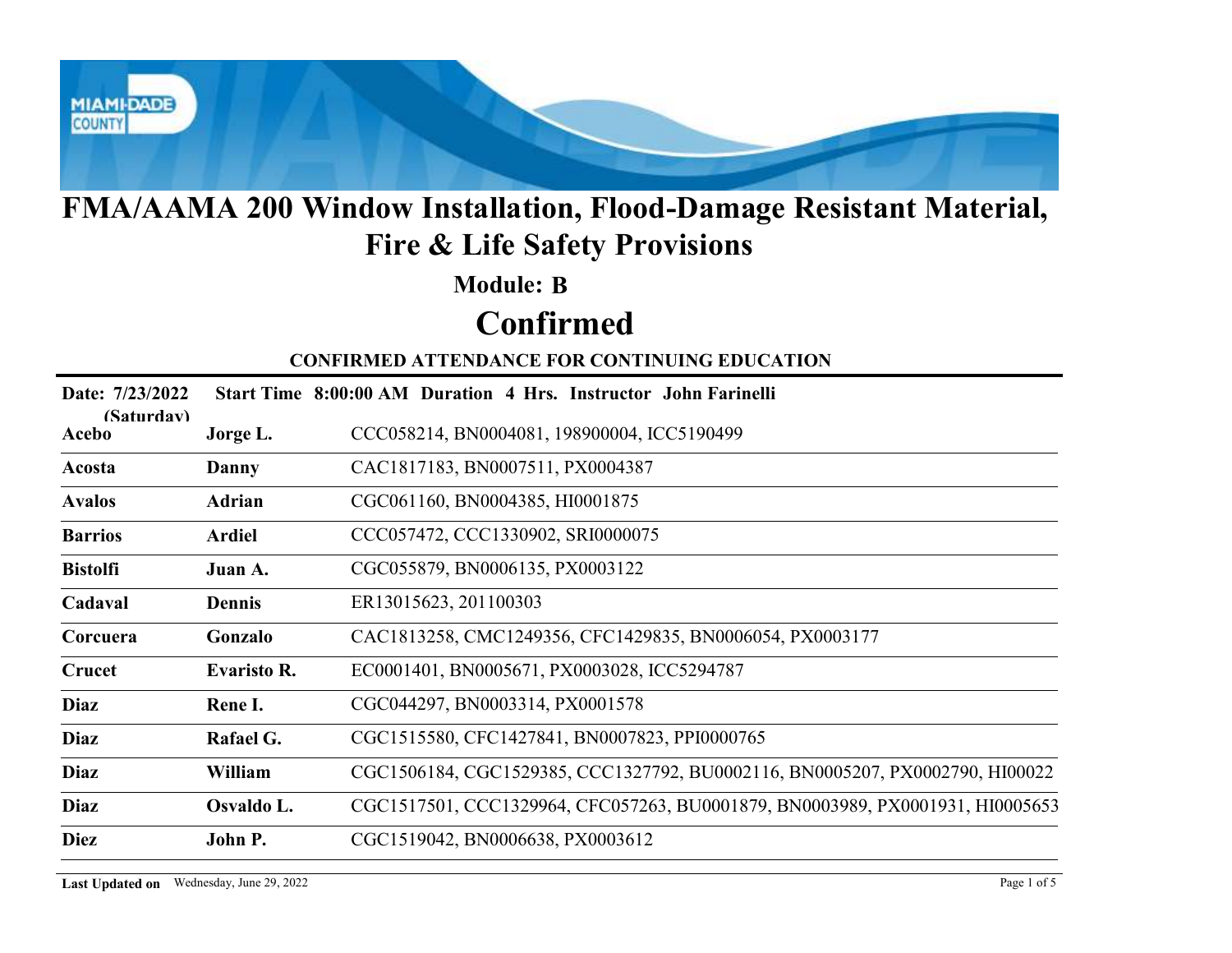

#### Module: B

# Confirmed

|                           |              | FMA/AAMA 200 Window Installation, Flood-Damage Resistant Material,<br><b>Fire &amp; Life Safety Provisions</b> |
|---------------------------|--------------|----------------------------------------------------------------------------------------------------------------|
|                           |              | <b>Module: B</b>                                                                                               |
|                           |              | <b>Confirmed</b>                                                                                               |
|                           |              | <b>CONFIRMED ATTENDANCE FOR CONTINUING EDUCATION</b>                                                           |
| Date: 7/23/2022           |              | Start Time 8:00:00 AM Duration 4 Hrs. Instructor John Farinelli                                                |
| (Saturdav)<br><b>Diez</b> | Orlando J.   | BN0006352, CGC060687, CGCA60687, HI0006151                                                                     |
| Fernandez                 | Eduardo      | BU0001686, CGC053524, BN0000385, IL0000121, PX0002021, HI0005250                                               |
| Fernandez                 | Ricardo J.   | AR0007304                                                                                                      |
| Garcia                    | Dario C.     | EC13002765, BN0006182, PX0003376                                                                               |
| Garcia                    | Alexander M. | CCC1332808, CGC1518786, BN0006773, PX0003794                                                                   |
| Garrido, P.E.             | Gustavo A.   | PE0067001                                                                                                      |
| Guerrero                  | Carlos M.    | CGC1514837, BN0006209, PX0003256                                                                               |
| Iglesias, P.E.            | Peter J.     | BU0001822, CGC038461, PX0000663, PE0031091                                                                     |
| Jordahl                   | John R.      | BN0001782, LP0000476                                                                                           |
| Khirsukhani, P. Roop L.   |              | PE0042242, SI0000893, HI0003261                                                                                |
| <b>Klements</b>           | Carroll D.   | CGC055134, BN0006010, PX0003747                                                                                |
| <b>Kramen</b>             | Alan R.      | EC13001828, BN0002796, PX0001626                                                                               |
| Lemaitre                  | Daniel       | BN0006848, CGC1505449                                                                                          |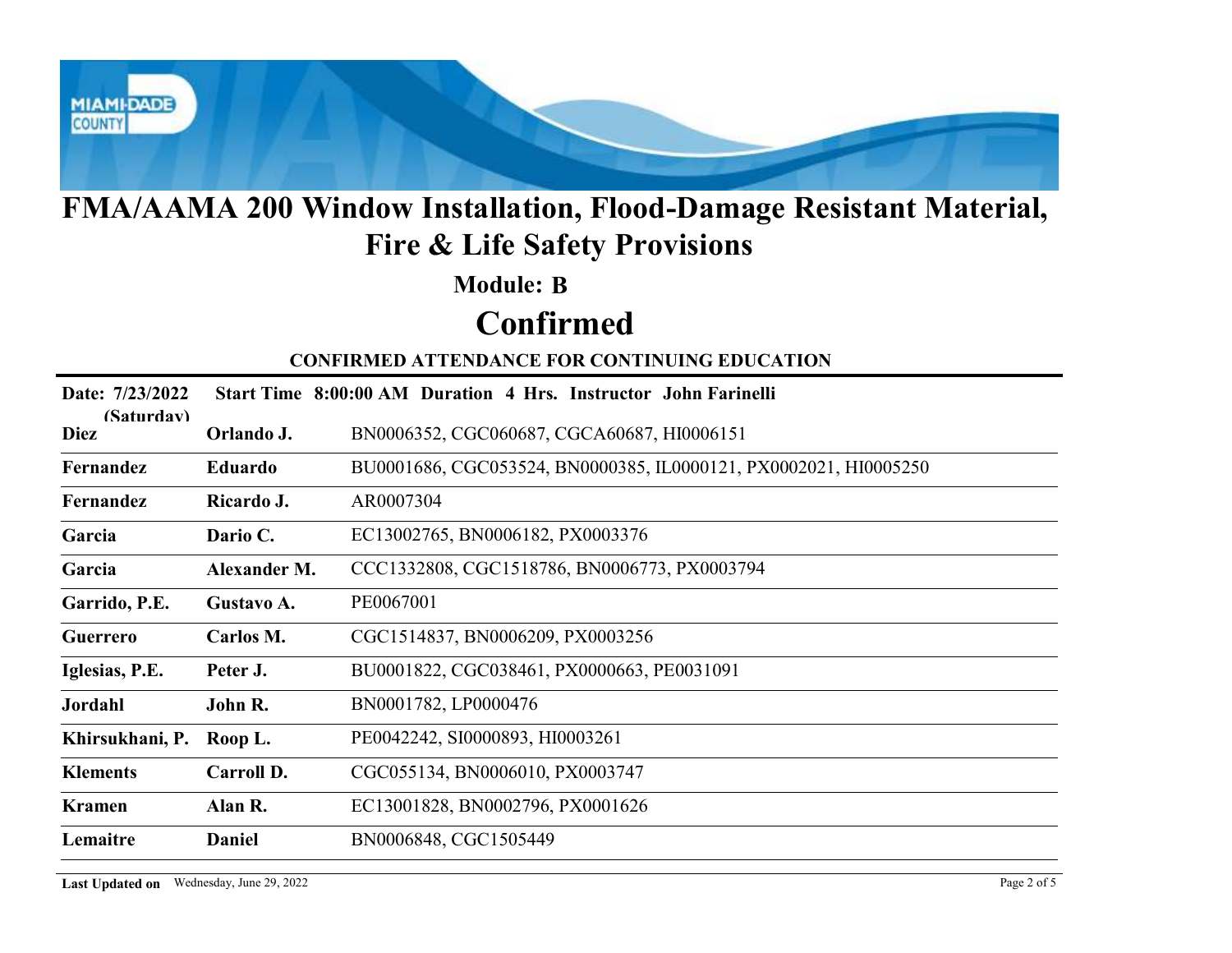

#### Module: B

# Confirmed

|                              |                | <b>FMA/AAMA 200 Window Installation, Flood-Damage Resistant Material,</b><br><b>Fire &amp; Life Safety Provisions</b> |
|------------------------------|----------------|-----------------------------------------------------------------------------------------------------------------------|
|                              |                | <b>Module: B</b>                                                                                                      |
|                              |                | <b>Confirmed</b>                                                                                                      |
|                              |                | <b>CONFIRMED ATTENDANCE FOR CONTINUING EDUCATION</b>                                                                  |
| Date: 7/23/2022              |                | Start Time 8:00:00 AM Duration 4 Hrs. Instructor John Farinelli                                                       |
| (Saturdav)<br>Loesche        | Michael D.     | EC0000631, BN0006508, PX0003524                                                                                       |
| <b>MacRae</b>                | Maria H.       | PE0069069                                                                                                             |
| <b>Marrero</b>               | Pavel          | EC13008067, BN0007723, PCE0000849, CC07-CJE-14646-X, MD-20170127                                                      |
| <b>Martinez</b>              | <b>Jahziel</b> | CGC1530717, CCC1333466, HI0009304                                                                                     |
| <b>Massanet</b>              | <b>Maykel</b>  | CFC1426700, BN0006507, PX0003543                                                                                      |
| McCord III, P.E. John Robert |                | PE0023795                                                                                                             |
| Nieda, R.A.                  | Daniel B.      | AR0009691, BU0000592, BN0001665, PX0000728                                                                            |
| Parodi                       | Javier A.      | BN0007630, PX0004380, CCC1333478, CGC1516530, SCC131151125, CGC1524945                                                |
| <b>Perez</b>                 | Everildo J.    | CCC056817, BN0004132, SRI000002                                                                                       |
| Perez                        | Angel L.       | CGC1516773, CGC1522542, EC0001818, EC13004676, EC13006345, BN0005701, PX0002                                          |
| Perez                        | Rudy G.        | CFC039961, BN0005796, PX0002919                                                                                       |
|                              | <b>Manuel</b>  | AR0007147, ID0003635, AA0002237                                                                                       |
| Perez-Vichot, R              |                |                                                                                                                       |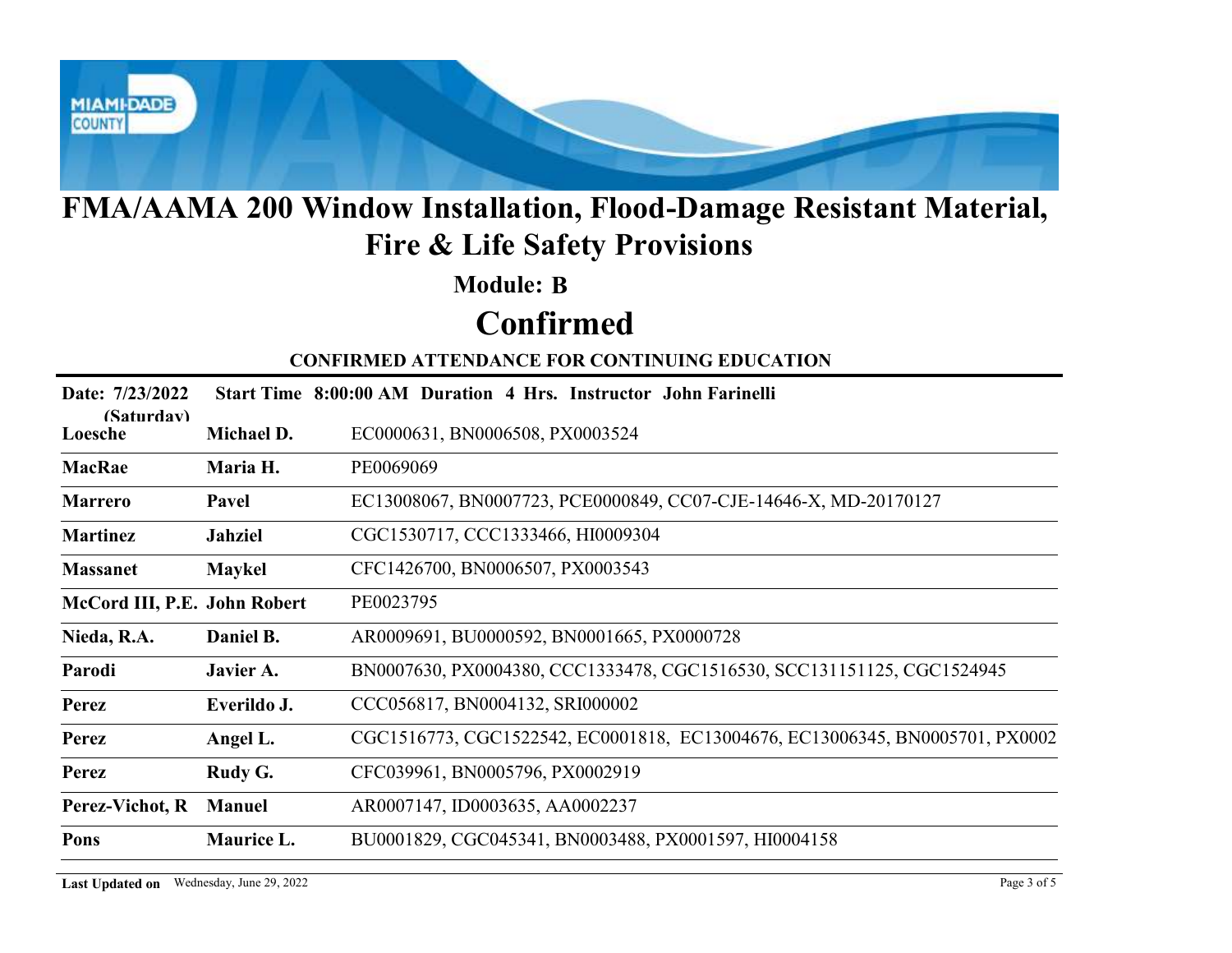

#### Module: B

# Confirmed

|                                 |                                          | <b>FMA/AAMA 200 Window Installation, Flood-Damage Resistant Material,</b><br><b>Fire &amp; Life Safety Provisions</b> |
|---------------------------------|------------------------------------------|-----------------------------------------------------------------------------------------------------------------------|
|                                 |                                          | <b>Module: B</b>                                                                                                      |
|                                 |                                          | <b>Confirmed</b>                                                                                                      |
|                                 |                                          | <b>CONFIRMED ATTENDANCE FOR CONTINUING EDUCATION</b>                                                                  |
| Date: 7/23/2022                 |                                          | Start Time 8:00:00 AM Duration 4 Hrs. Instructor John Farinelli                                                       |
| (Saturdav)<br><b>Poon Kwong</b> | Kendal                                   | CGC1521537, BN0008128                                                                                                 |
| Prida, P.E.                     | Elizabeth T.                             | PE0059464                                                                                                             |
| Rodriguez                       | Gaspar J.                                | CGC048553, CCC056370, BU0001922, BN0006027, PX0003053, SRI0000141                                                     |
| Rodriguez, P.E.                 | <b>Misael</b>                            | PE0064050, CGC1513347                                                                                                 |
| Romero                          | Marc W.                                  | CCC1332578, SRI0000185                                                                                                |
| <b>Rosales</b>                  | Rolando                                  | BN0007019, 200201055                                                                                                  |
| Salas, P.E.                     | Gladys N.                                | CGC057772, BN0002931, PX0001401, PE0050648                                                                            |
| <b>Seiglie</b>                  | Hector R.                                | PE10799                                                                                                               |
| Soto, R.A.                      | <b>Mario</b>                             | AR0014749                                                                                                             |
| Sutherland, P.E. Wayne A.       |                                          | PE0044353, CCC1327819, CGC058375                                                                                      |
| <b>Valdes</b>                   | Karel                                    | PE0074576, CFC1429600, CFC1430133                                                                                     |
| Vega                            | Orlando                                  | CCC1328366, CGC058688, BN0003695, PX0002067, SRI0000117                                                               |
| Viciedo, P.E.                   | <b>Adalberto</b>                         | PE0056908                                                                                                             |
|                                 | Last Updated on Wednesday, June 29, 2022 | Page 4 of 5                                                                                                           |